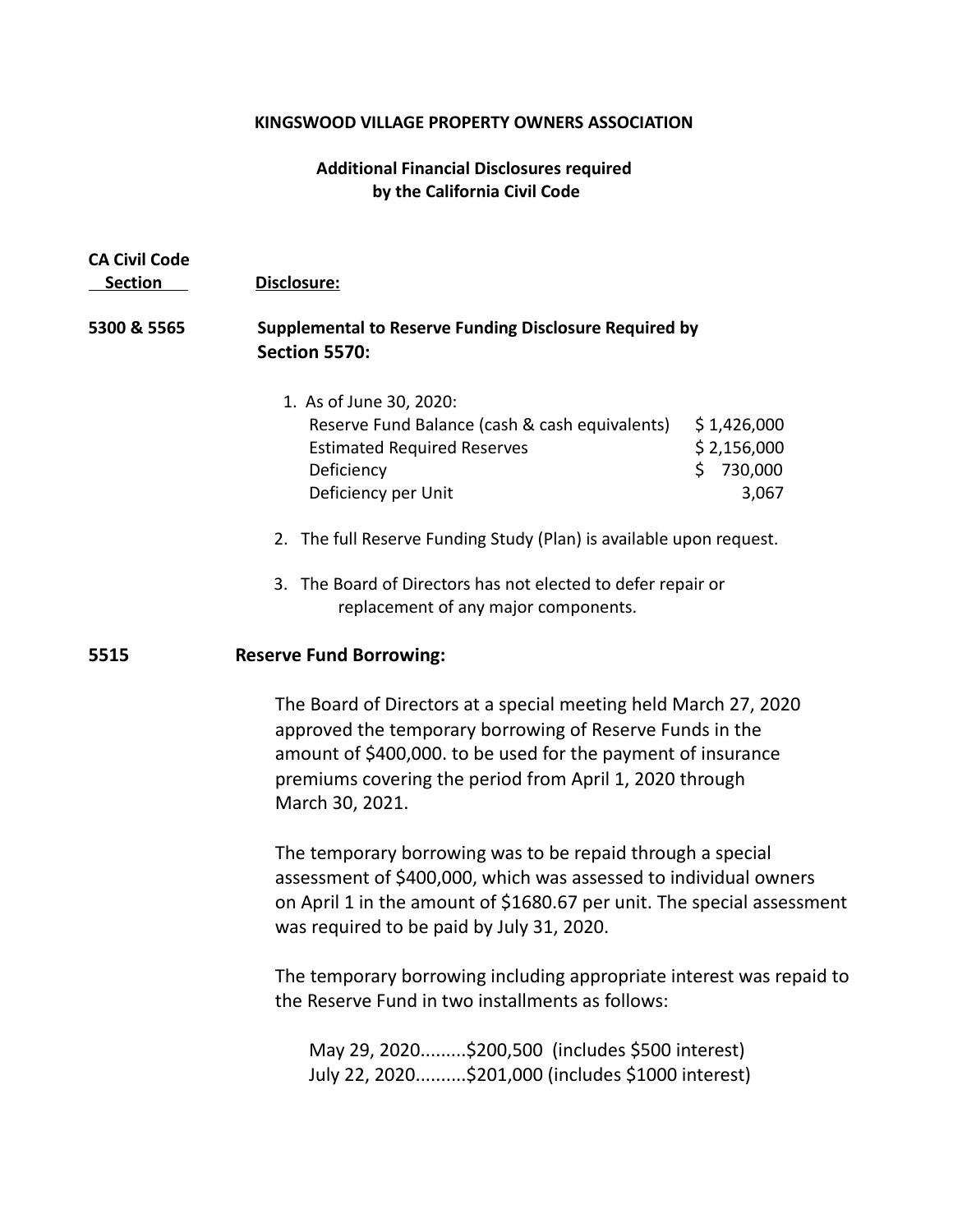#### **KINGSWOOD VILLAGE PROPERTY OWNERS ASSOCIATION**

### ADDITIONAL FINANCIAL DISCLOSURE REQUIRED BY CALIFORNIA CIVIL CODE SECTION 5515

#### **FHA Statement:**

Certification by the Federal Housing Administration may provide benefits to members of an association, including an improvement in an owner's ability to refinance a mortgage or obtain secondary financing and an increase in the pool of potential buyers of the separate interest.

 Kingswood Village is a condominium project. The Association of Kingswood Village owners, the Kingswood Village Property Owners Association, is not certified by the Federal Housing Administration.